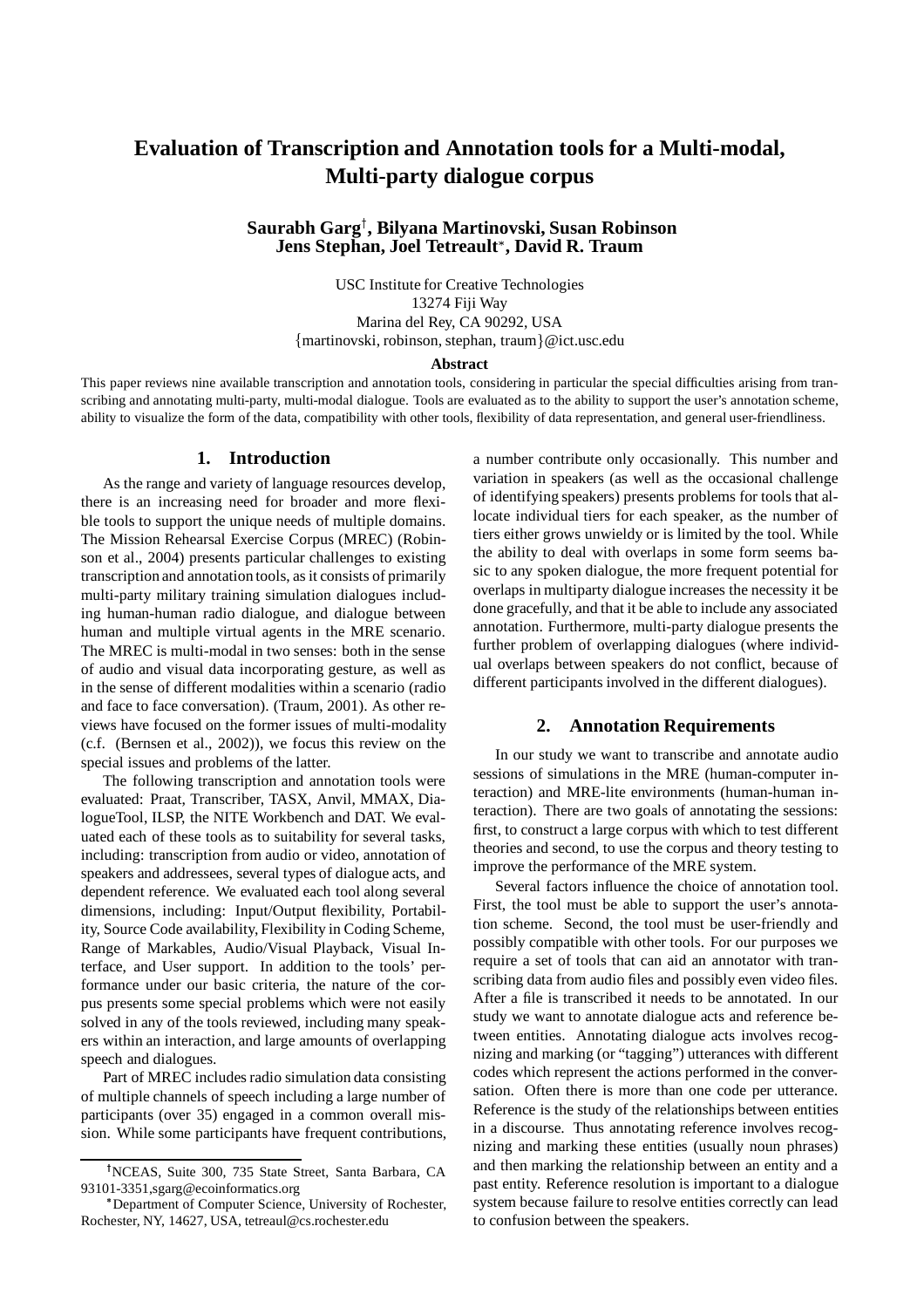|                                                                                                                                                                                                                                                                                                                                                                                                                                                                                                                                                                                                                                                                                                                                                                                                                                                                    | Form Approved<br>OMB No. 0704-0188 |                              |                 |                                                     |                                                    |  |  |  |  |  |
|--------------------------------------------------------------------------------------------------------------------------------------------------------------------------------------------------------------------------------------------------------------------------------------------------------------------------------------------------------------------------------------------------------------------------------------------------------------------------------------------------------------------------------------------------------------------------------------------------------------------------------------------------------------------------------------------------------------------------------------------------------------------------------------------------------------------------------------------------------------------|------------------------------------|------------------------------|-----------------|-----------------------------------------------------|----------------------------------------------------|--|--|--|--|--|
| Public reporting burden for the collection of information is estimated to average 1 hour per response, including the time for reviewing instructions, searching existing data sources, gathering and<br>maintaining the data needed, and completing and reviewing the collection of information. Send comments regarding this burden estimate or any other aspect of this collection of information,<br>including suggestions for reducing this burden, to Washington Headquarters Services, Directorate for Information Operations and Reports, 1215 Jefferson Davis Highway, Suite 1204, Arlington<br>VA 22202-4302. Respondents should be aware that notwithstanding any other provision of law, no person shall be subject to a penalty for failing to comply with a collection of information if it<br>does not display a currently valid OMB control number. |                                    |                              |                 |                                                     |                                                    |  |  |  |  |  |
| <b>1. REPORT DATE</b><br>2006                                                                                                                                                                                                                                                                                                                                                                                                                                                                                                                                                                                                                                                                                                                                                                                                                                      |                                    | 2. REPORT TYPE               |                 | <b>3. DATES COVERED</b><br>00-00-2006 to 00-00-2006 |                                                    |  |  |  |  |  |
| <b>4. TITLE AND SUBTITLE</b>                                                                                                                                                                                                                                                                                                                                                                                                                                                                                                                                                                                                                                                                                                                                                                                                                                       |                                    | 5a. CONTRACT NUMBER          |                 |                                                     |                                                    |  |  |  |  |  |
| <b>Evaluation of Transcription and Annotation tools for a Multi-modal,</b><br><b>Multi-party dialogue corpus</b>                                                                                                                                                                                                                                                                                                                                                                                                                                                                                                                                                                                                                                                                                                                                                   |                                    |                              |                 |                                                     | <b>5b. GRANT NUMBER</b>                            |  |  |  |  |  |
|                                                                                                                                                                                                                                                                                                                                                                                                                                                                                                                                                                                                                                                                                                                                                                                                                                                                    |                                    |                              |                 |                                                     | 5c. PROGRAM ELEMENT NUMBER                         |  |  |  |  |  |
| 6. AUTHOR(S)                                                                                                                                                                                                                                                                                                                                                                                                                                                                                                                                                                                                                                                                                                                                                                                                                                                       |                                    |                              |                 |                                                     | <b>5d. PROJECT NUMBER</b>                          |  |  |  |  |  |
|                                                                                                                                                                                                                                                                                                                                                                                                                                                                                                                                                                                                                                                                                                                                                                                                                                                                    |                                    |                              |                 |                                                     | <b>5e. TASK NUMBER</b>                             |  |  |  |  |  |
|                                                                                                                                                                                                                                                                                                                                                                                                                                                                                                                                                                                                                                                                                                                                                                                                                                                                    |                                    |                              |                 |                                                     | <b>5f. WORK UNIT NUMBER</b>                        |  |  |  |  |  |
| 7. PERFORMING ORGANIZATION NAME(S) AND ADDRESS(ES)<br>University of California, Institute for Creative Technologies, 13274 Fiji<br>Way, Marina del Rey, CA, 90292                                                                                                                                                                                                                                                                                                                                                                                                                                                                                                                                                                                                                                                                                                  |                                    |                              |                 |                                                     | 8. PERFORMING ORGANIZATION<br><b>REPORT NUMBER</b> |  |  |  |  |  |
| 9. SPONSORING/MONITORING AGENCY NAME(S) AND ADDRESS(ES)                                                                                                                                                                                                                                                                                                                                                                                                                                                                                                                                                                                                                                                                                                                                                                                                            |                                    |                              |                 |                                                     | 10. SPONSOR/MONITOR'S ACRONYM(S)                   |  |  |  |  |  |
|                                                                                                                                                                                                                                                                                                                                                                                                                                                                                                                                                                                                                                                                                                                                                                                                                                                                    |                                    |                              |                 |                                                     | <b>11. SPONSOR/MONITOR'S REPORT</b><br>NUMBER(S)   |  |  |  |  |  |
| 12. DISTRIBUTION/AVAILABILITY STATEMENT<br>Approved for public release; distribution unlimited                                                                                                                                                                                                                                                                                                                                                                                                                                                                                                                                                                                                                                                                                                                                                                     |                                    |                              |                 |                                                     |                                                    |  |  |  |  |  |
| <b>13. SUPPLEMENTARY NOTES</b>                                                                                                                                                                                                                                                                                                                                                                                                                                                                                                                                                                                                                                                                                                                                                                                                                                     |                                    |                              |                 |                                                     |                                                    |  |  |  |  |  |
| 14. ABSTRACT                                                                                                                                                                                                                                                                                                                                                                                                                                                                                                                                                                                                                                                                                                                                                                                                                                                       |                                    |                              |                 |                                                     |                                                    |  |  |  |  |  |
| <b>15. SUBJECT TERMS</b>                                                                                                                                                                                                                                                                                                                                                                                                                                                                                                                                                                                                                                                                                                                                                                                                                                           |                                    |                              |                 |                                                     |                                                    |  |  |  |  |  |
| 16. SECURITY CLASSIFICATION OF:                                                                                                                                                                                                                                                                                                                                                                                                                                                                                                                                                                                                                                                                                                                                                                                                                                    | <b>17. LIMITATION OF</b>           | 18. NUMBER                   | 19a. NAME OF    |                                                     |                                                    |  |  |  |  |  |
| a. REPORT<br>unclassified                                                                                                                                                                                                                                                                                                                                                                                                                                                                                                                                                                                                                                                                                                                                                                                                                                          | b. ABSTRACT<br>unclassified        | c. THIS PAGE<br>unclassified | <b>ABSTRACT</b> | OF PAGES<br>4                                       | <b>RESPONSIBLE PERSON</b>                          |  |  |  |  |  |

**Standard Form 298 (Rev. 8-98)**<br>Prescribed by ANSI Std Z39-18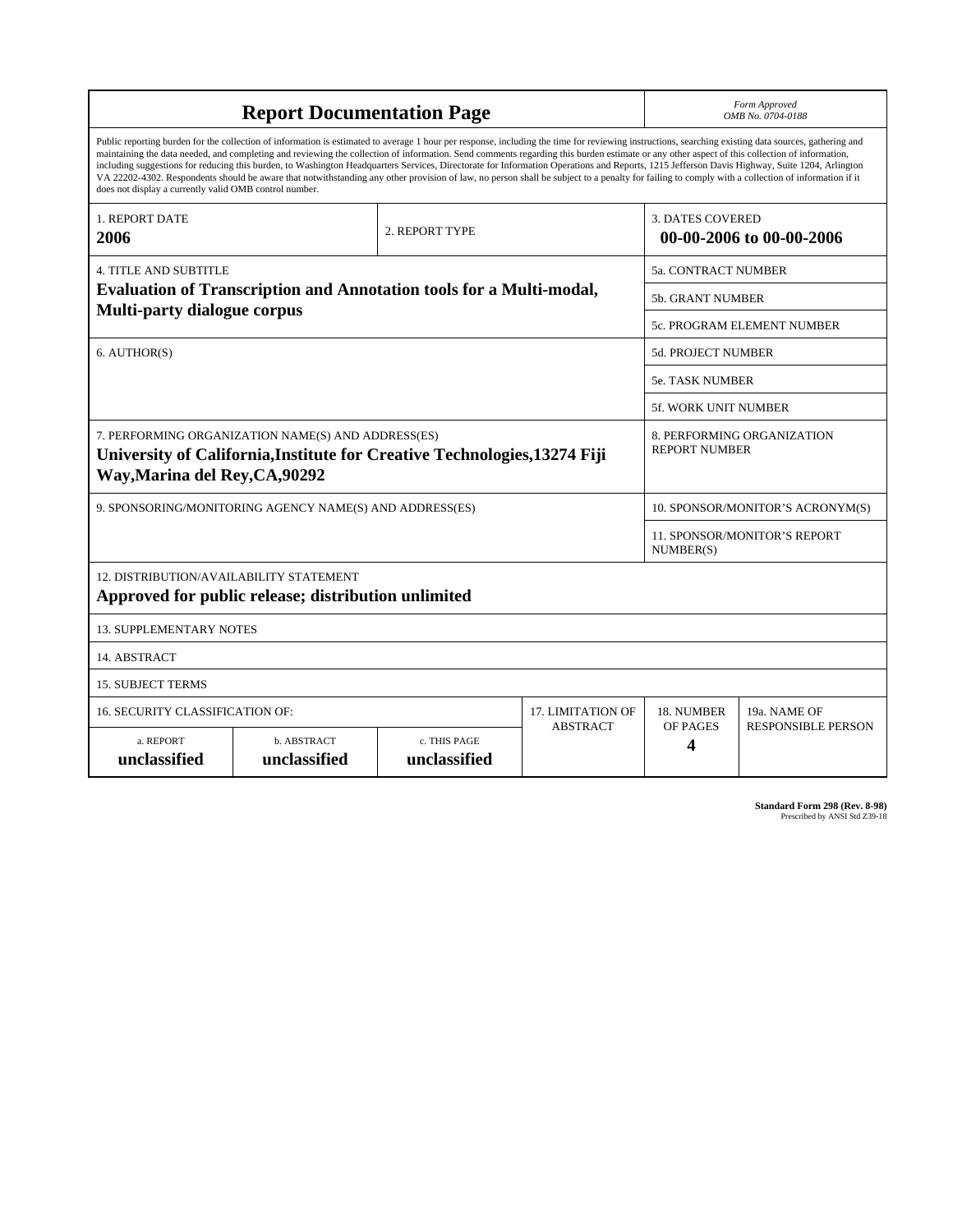Consider the dialogue fragment below from our MRE corpus. The Lieutenant and Sergeant are standing in front of a crash site with a damaged car, a Humvee, a boy lying on the ground, and a woman hunched over him:

- 14 Sgt This *woman* and *her son* came from *the side street* and *our driver* didn't see *them*
- 15 LT can *we* medevac *him* out of *here*?

There are a number of dialogue acts performed: utterance 14 is an assertion and 15 is an information request. But 14 also ends the turn, while 15 is an acknowledgment of 14. At the reference level, the entities for both utterances are listed in italics. In 14, *Her son* is a bridging reference back to *this woman*. *Our driver* refers to the Humvee in the scene and *them* refers back to the compound *woman and her son*. In 15, *we* refers inclusively to the LT and Sgt (and perhaps some of the units to which they belong). *Him* is ambiguous, though most likely to refer to the injured boy in view. *Here* refers to the local setting.

Given the requirements for each type of annotation and the need to make things as easy for annotators as possible, we outlined several issues to rate each annotation tool.

- **Input/Output flexibility** What is the data format for the tool's input? For audio files this may require converting our files to a different format just to use the tool. Also, is the output from the tool compatible with other tools and/or easily readable so one can check the annotators' work?
- **Portability** Can the tool be used on different operating systems (such as Windows or Linux)? Also, does the tool require special packages?
- **Source Code** Does the tool come with source code so it can be altered? This is useful for possibly extending or modifying the coding scheme offered by the tool, or altering the display to make it more user-friendly.
- **Audio/Visual interface** Does the tool offer an easy-to-use method for playing sections of audio (or video) and segmenting sections? Can large audio files be handled by the tool? Also, can it play back a sentence's corresponding audio file to check for intonation.
- **Comments** Does the tool allow the user to make comments or notes on their annotation?
- **Flexibility in Coding Scheme** Does the tool require using its own scheme or can one specify a different one?
- **Marking** (Annotation Only) How much can the tool mark? Just words, or also groups of words or acts? Can it also mark segments of sentences or just an entire sentence? Is it possible to mark discontinuous acts (with material in the middle that is not part of the act)?
- **Viewing work** Does the tool have a large enough display to show the current work and the corresponding codes in a clear manner? Is earlier work visible as well?
- **User manual** Does the tool come with a user manual? Having a manual saves on training time and allows annotators a quick reference if needed.

Optimally, one would want a tool that could do both transcription and annotation but we did not find one that one was flexible enough to use. In fact, simply finding a tool that can do two different schemes of annotations as we require is quite difficult. Thus we break up our review of tools into two sections: transcription tools and annotation tools. For each tool, we give a brief description and a list of its main advantages and disadvantages.

## **3. Transcription Tools**

These are tools used for transcribing a recorded session of audio and/or video data. The result is usually either a simple text or XML file with a time-ordered list of the dialogue between the session participants. Typical information annotated for each sentence (or sub-sentential unit when possible) is the speaker, the start and end time of the sentence, and any comments about the marking. In this section we review three transcription tools: Praat, Transcriber, TASX and Anvil.

#### **3.1. Praat (v4.0.43)**

Praat  $<sup>1</sup>$  is a phonetics tool used for speech analysis and</sup> synthesis. It was not originally intended for text transcription but rather for editing and analyzing sound files. It involves taking in an audio file, then clicking on the waveform for marking start and end segments then typing in the words for that segment. After transcription is done, the transcribed text along with the time stamp info is saved in a text file.

Praat is one of the best developed and flexible transcription tools in that it can run on both Windows and Linux platforms, its output is a simple text format, it is compatible with the video annotation tool Anvil, and most of all, it offers an easy segmentation interface. On the other hand, since it is primarily a phonetics tool as opposed to a discourse markup tool, previously transcribed segments are hard to see, and long segments are also difficult to see in their entirety. It also cannot handle overlapping speech, when two or more speakers speak at the same time. It is possible to transcribe each speaker onto a separate track, but the tool does not merge each track. Adding a field to write comments would be helpful.

Praat has undergone several changes since the version we tested to make it more user-friendly but most of the problems we cited above have not been addressed. However, Praat offers good support as well as source code and the authors say that they can tailor the tool to your needs if necessary.

#### **3.2. Transcriber (v1.4)**

Transcriber<sup>2</sup>. is a transcription tool developed in Tcl/Tk and C extensions. It runs on various Unix systems as well as Windows operating systems. It was originally intended for use in transcribing broadcast news recordings so it makes a good match with our domain.

Using the tool involves first segmenting the audio file. This is done by playing the file and hitting a key upon hearing a segment break. This is easier than in Praat since it

<sup>1</sup> Praat: http://www.fon.hum.uva.nl/praat/ for more details

<sup>2</sup>Transcriber: http://www.etca.fr/CTA/gip/Projets/Transcriber/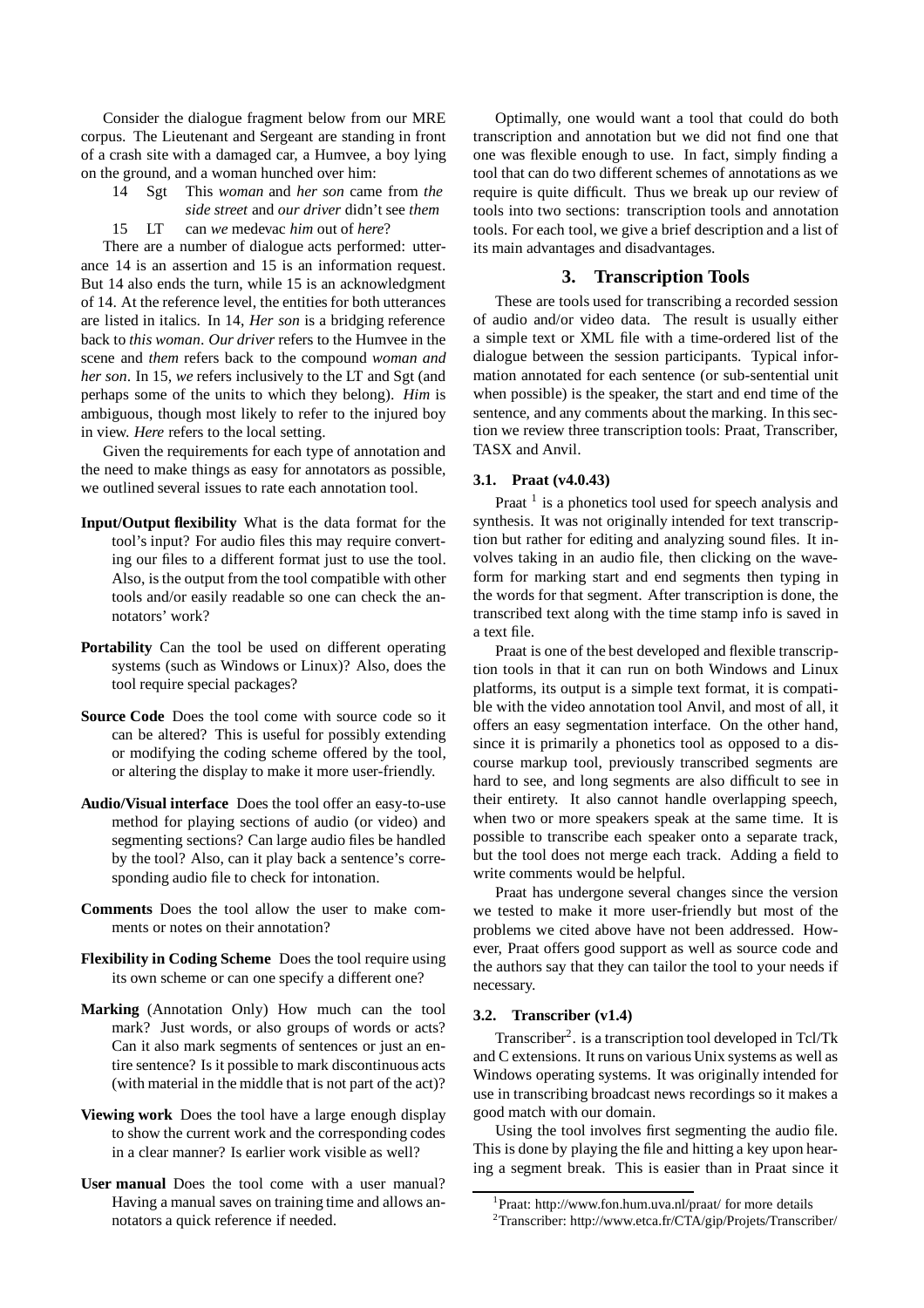involves a lot less clicking and segmentation can be performed while listening continuously. Each segment is then transcribed by clicking on its waveform and entering the text in the top segment of the display panel.

Being specifically tailored for dialogue transcription, Transcriber avoids several of the drawbacks of using Praat for such a task. It is able to accommodate different speakers and has two windows – a large one to see the entire dialogue and a smaller one to do the transcribing. Transcriber also allows multiple tracks for each speaker, and offers a way to annotate speaker information as well as a field for comments. The tool does not have as a rich a manual as Praat does, but it is straightforward enough to use without one.

#### **3.3. TASX (v. alpha 1)**

Another annotation tool,  $TASX<sup>3</sup>$ , is a Java program that handles both audio and video, and works for Linux and Windows. It was originally intended to study prosody acquisition. Like the previous tools, the primary display window consists of different tiers or tracks. One can treat each track as a speaker and segment the track by clicking the start and end points. Input and output are in XML form.

We tested an early version of TASX that did not come with good documentation or a lot of the advantages the current version has. The main disadvantages of the version we tested involved ease of use. We found that it was hard to view what you were working on and view past work. In addition, our annotators found that the segmentation operation was unwieldy. However, the latest version seems to address many of these disadvantages. Other advantages include ability to link with Praat and source code availability.

## **3.4. Anvil (v3.6)**

Anvil<sup>4</sup> (Kipp, 2001) is a JAVA tool for Windows, Unix, and Mac that was developed for video analysis of gesture research. Its primary advantages are a rich tier system in which transcribers can specify relationships between tiers and its ease in marking different types of annotations. For our purposes these abilities were more than required, which was simple text transcription. On the other hand, with Anvil it is difficult to view past work and the unused functionality has the potential to confuse annotators. However, if one uses Anvil for transcription, it could double as a minor annotation tool in that different attributes can be specified in each tier. We used these to annotate dialogue acts. Anvil could be improved for this task with a larger display window to view words from a segment.

## **4. Annotation Tools**

After transcription, the next step is annotating the texts with our two different coding schemes: dialogue acts and references. Our perfect tool would be one which could work on input from our transcription tool, allow userspecified coding schemes so one could use the same tool for both coding schemes, and finally present the different annotations in a readable manner. Another attribute of a good tool is the use of "standoff marking" which means that there

<sup>3</sup>TASX: http://tasxforce.lili.uni-bielefeld.de/

are different files for each code in a scheme which makes it easy to check individual codes in a file. In this section we describe MMAX, DialogueTool, the ILSP tool, NITE, and DAT.

## **4.1. MMAX (v0.9)**

MMAX<sup>5</sup> (Müller and Strube, 2001) runs in both Java 1.3 and 1.4 and has been tested successfully in Windows but has had problems in Linux. It was originally conceived for reference annotation but it can be altered to handle utterance level annotations as well. The underlying concept is that you can highlight anything in the text - a word, series of words, sentences, parts or groups of sentences, or some combination of the above (called a markable) and assign properties to that markable (entity). The annotation scheme is user specified.

The greatest advantage of this tool is that it can support both of our annotation schemes so we only have to use one tool. This is easier for annotators since they only have to learn and use one tool. Other advantages of MMAX are that it has good support from its creators and a decent manual.

#### **4.2. DialogueTool**

DialogueTool (Hardy et al., 2003), from the University of Albany, runs on Windows machines and is intended for annotating at the utterance level and cannot be used for annotating words or sub-sentential entities. The window of the tool is split into two sections - the dialog display which highlights the current sentence being annotated, and a panel of drop-down coding menus. As in MMAX, it is possible to annotate the same sentences with multiple codes, however in DialogueTool the only thing you can mark up are sentences and not words. Clauses can be marked but only after the sentence has been segmented, a function that DialogueTool offers.

If one were to use this tool for our purposes, it would be used for strictly annotating all sentence-level codes. All reference and sub-sentential codes would have to be done in MMAX or some other tool. Like MMAX, the coding scheme is user-specified. The input to the tool is a little simpler than MMAX in that all that is required is a simple text file with each segment annotated with speaker information. DialogueTool could be improved by being able to tag groups of utterances

#### **4.3. ILSP Tool**

Another tool especially made for reference annotation is the ILSP tool<sup>6</sup>. It uses the MATE reference annotation scheme, which is a subset of our scheme. There are two main drawbacks to the tool, first is the lack of a reference manual since the tool is not so straightforward to use and second is that you have to use their coding scheme, it is not possible to alter it as in MMAX or DialogueTool.

## **4.4. NITE Workbench (v 2)**

By design, the NITE Workbench<sup>7</sup> addresses many of our basic criteria, by including both transcription and flex-

<sup>4</sup>Anvil: http://www.dfki.uni-sb.de/ kipp/anvil/

<sup>5</sup> http://www.eml-research.de/english/Research/NLP/Downloads

<sup>6</sup> ILSP Tool: http://www.ilsp.gr/

 $7$ NITE Workbench: http://nite.nis.sdu.dk